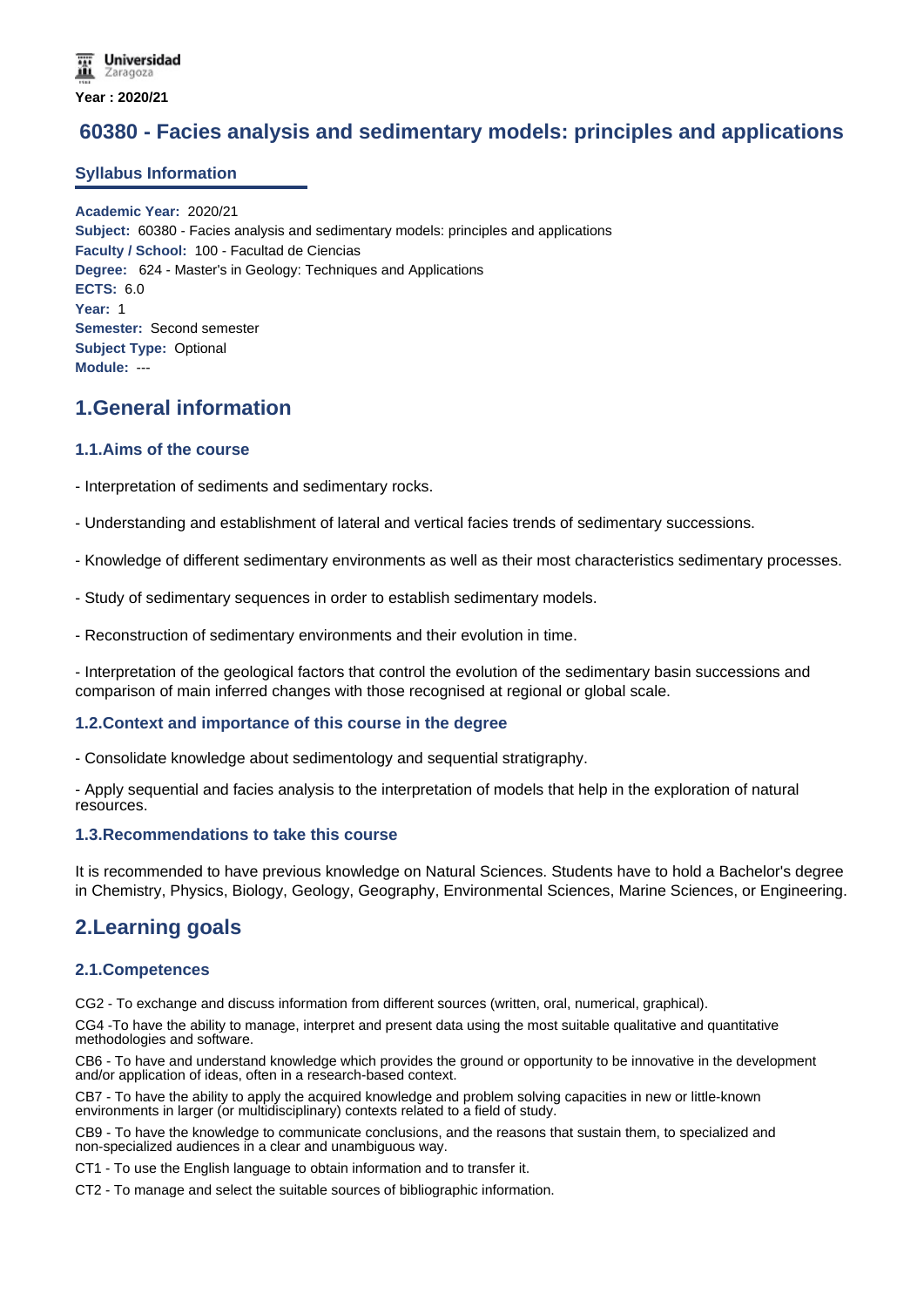- Interpretation of the evolution of sedimentary series and the geological factors that control their evolution.
- Comparison of their evolution with changes at regional or global scale.

CT2 - To manage and select the suitable sources of bibliographic information.

- Proposal of paleogeographic models.

### **2.2.Learning goals**

- Understanding of sedimentary processes and environments and recognition of their deposits in the geological record as the basis for the interpretation of their evolution over time and their predictive models. These aspects are essential in the search of natural resources of sedimentary origin and in the prevention of natural risks.

- Interpretation of factors controlling the evolution of sedimentary successions.

### **2.3.Importance of learning goals**

Advance in the knowledge of sedimentary systems as a previous step to the analysis of sedimentary basins.

# **3.Assessment (1st and 2nd call)**

### **3.1.Assessment tasks (description of tasks, marking system and assessment criteria)**

#### **Continuous assessment:**

1. Individual work on a topic that addresses the study and interpretation of sediments and / or sedimentary rocks, linked to Module II (see section 4.3). The obtained grade will suppose 50% of the grade of the subject. 2. Elaboration of an individual written work on the study and interpretation of sediments and / or sedimentary rocks from the field data, linked to Module III. The obtained grade will suppose 50% of the grade of the subject.

**Global test** (for those students who have not passed the subject by continuous assessment):

Theoretical-practical exam. The obtained grade will suppose 100% of the grade of the subject.

# **4.Methodology, learning tasks, syllabus and resources**

### **4.1.Methodological overview**

- Lectures: 10 h.
- Laboratory practices: 34 h.
- Field practices: 16 h, divided into two field trips.

- Student personal work: 87 h.

### **4.2.Learning tasks**

Teaching and assessment activities will be carried out as indicated in this guide unless, due to the health situation, the provisions issued by the competent authorities and by the University of Zaragoza provide for them to be carried out electronically.

#### **Lectures:**

- Factors that control sedimentation. Sediment production and accumulation.
- Bi- and three-dimensional sedimentary models: homogeneous and heterogeneous sedimentary bodies.
- Sedimentary dynamics.
- Facies analysis in the exploration and exploitation of natural resources.
- The sedimentary record and its application to the knowledge of geological history.

#### **Laboratory practices:**

- Description an interpretation of facies from thin section to outcrop scale, and interpretation of sedimentary processes.

- Description, sampling and interpretation of stratigraphic profiles or core samples.
- Physicochemical data analysis: usefulness in stratigraphic / sedimentological studies.

- Interpretation of facies and sedimentary sequences; establishment of facies models and approximation to allocyclic factors controlling sedimentation.

- Integration of results in bi- and three-dimensional models.

### **Field practices:**